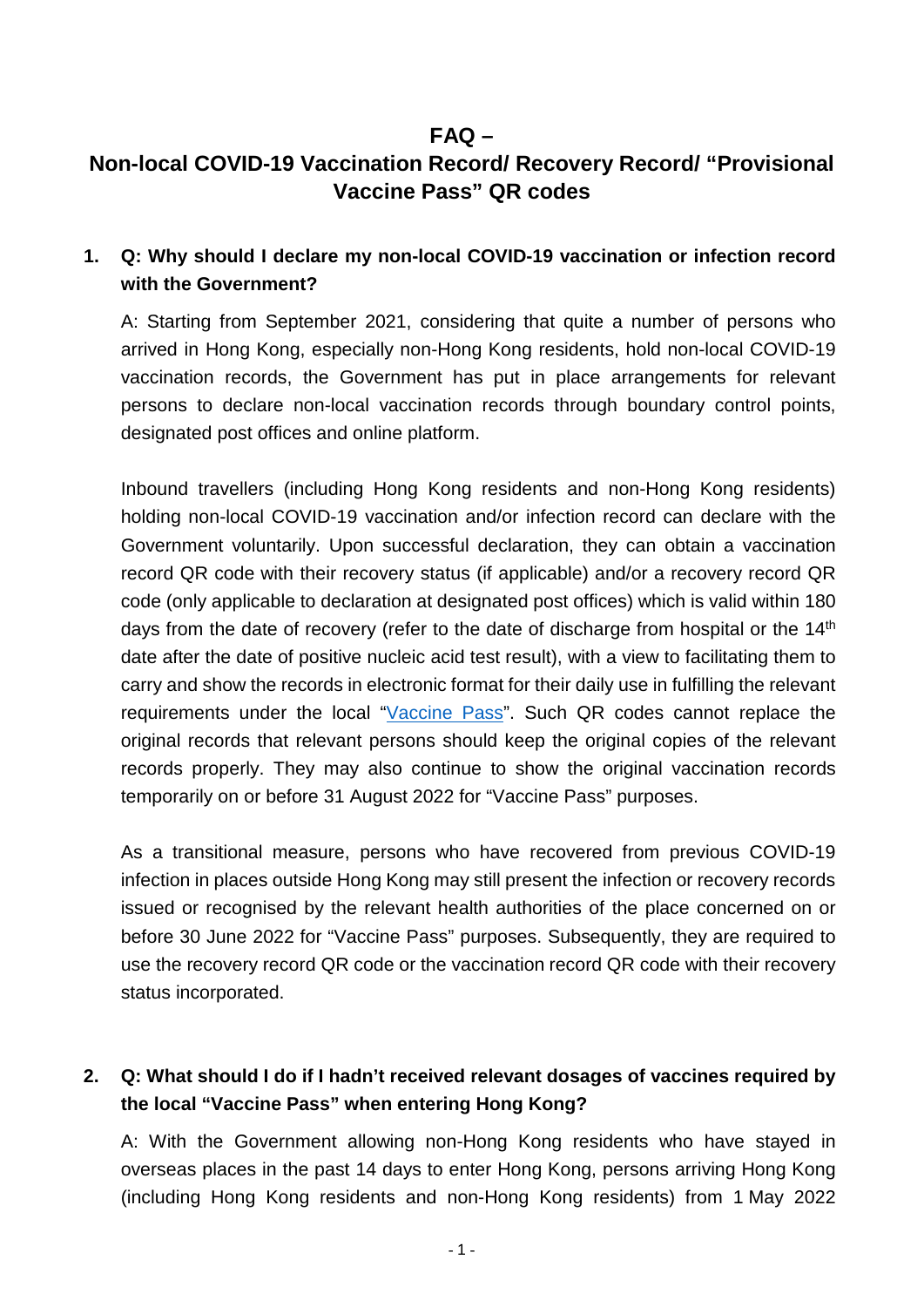onwards can obtain a "Provisional Vaccine Pass" QR code which is valid within 180 days from the date of arrival.

## **3. Q: How could persons arrived Hong Kong obtain the "Provisional Vaccine Pass" QR code?**

A: Starting from 5 May 2022, persons arriving Hong Kong who are subject to compulsory quarantine will be issued a "Provisional Vaccine Pass" QR code together with the compulsory quarantine order at the boundary control points.

Persons arrived Hong Kong who are not subject to compulsory quarantine (including persons entering Hong Kong via the "Return2hk", "Come2hk" schemes) can declare their arrival information through the 18 designated post offices from 5 May 2022 onwards, in order to obtain the "Provisional Vaccine Pass".

Persons who arrived Hong Kong between 1 to 4 May 2022 and completed compulsory quarantine can visit the 18 designated post offices to present the compulsory quarantine order and declare their arrival information, in order to obtain the "Provisional Vaccine Pass".

Please note that each designated post office has a daily [quota](https://www.hongkongpost.hk/en/services/non_local_covid19_vr/index.html) for handling the declaration to reduce social contact and prevent crowd gathering. Apart from the [online](https://obs.hongkongpost.hk/vaccPass/app)  [booking service,](https://obs.hongkongpost.hk/vaccPass/app) "same-day tickets" are also available. Besides, it is not required to declare at the post office again if the declared vaccination record has already met the current ["Vaccine Pass"](https://www.coronavirus.gov.hk/pdf/vp_t1_ENG.pdf) requirements. For details about declaration at the post offices, please refer to the answer of Q5.

For persons arriving Hong Kong at different periods and require to obtain relevant QR codes, please refer to the following table or the [infographics](https://www.covidvaccine.gov.hk/pdf/nonlocalvacc_ENG.pdf) –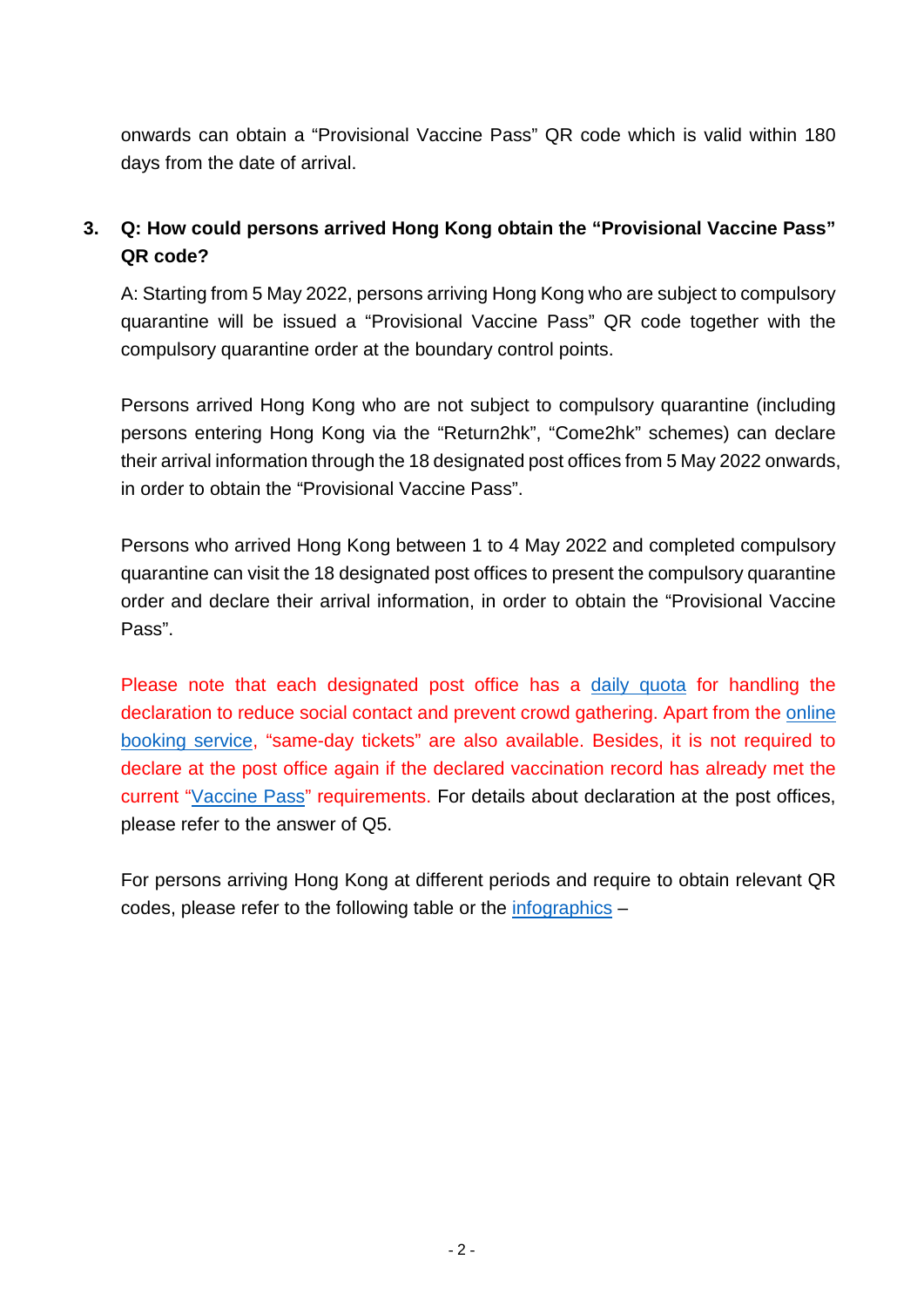| Venue for obtaining<br>the relevant QR code                                                                                                                                           | <b>Arrival date</b>                                                              |                                                                                                           |                                                                                                                                                                      |
|---------------------------------------------------------------------------------------------------------------------------------------------------------------------------------------|----------------------------------------------------------------------------------|-----------------------------------------------------------------------------------------------------------|----------------------------------------------------------------------------------------------------------------------------------------------------------------------|
|                                                                                                                                                                                       | On or before<br>30 Apr 2022                                                      | 1-4 May 2022                                                                                              | <b>From 5 May 2022</b><br>onwards                                                                                                                                    |
| <b>Boundary Control</b><br><b>Points</b><br>(Note 1)                                                                                                                                  | • Vaccination record QR code with<br>recovery status (if applicable)<br>(Note 2) |                                                                                                           | • Vaccination record QR<br>code with recovery status<br>(if applicable)<br>• "Provisional Vaccine Pass"                                                              |
|                                                                                                                                                                                       | (Issue together with the compulsory quarantine order)                            |                                                                                                           |                                                                                                                                                                      |
| <b>Designated Post</b><br>Offices $-$<br>All other inbound<br>travellers                                                                                                              | • Vaccination<br>record QR code<br>with recovery<br>status (if<br>applicable)    | • Vaccination<br>record QR code<br>with recovery<br>status (if<br>applicable)                             | • Vaccination record QR<br>code with recovery status<br>(if applicable)<br>• Recovery record QR code<br>(if applicable)                                              |
| <b>Designated Post</b><br>Offices $-$<br><b>Persons arrived Hong</b><br>Kong via the<br>"Return2hk",<br>"Come2hk" schemes<br>etc. who were not<br>subject to compulsory<br>quarantine | $\bullet$ Recovery<br>record QR code<br>(if applicable)                          | $\bullet$ Recovery<br>record QR<br>code (if<br>applicable) or<br>"Provisional<br>Vaccine Pass"<br>(Note3) | • Vaccination record QR<br>code with recovery status<br>(if applicable)<br>• Recovery record QR code<br>(if applicable) or<br>"Provisional Vaccine<br>Pass" (Note 3) |

Note: 1. Not required to declare at post office again after obtaining QR codes at the boundary control point.

2. Only applicable to those who have declared to have previously infected with COVID-19 and received one dose of vaccine when they crossed the border.

3. Recovery record QR code and "Provisional Vaccine Pass" is valid within 180 days from the date of recovery and arrival respectively. Only "Provisional Vaccine Pass" will be issued if both infection and arrival information are declared.

The Government has relaunched the online platform ["COVID-19 Vaccination](https://www.chp.gov.hk/vac-df/)  [Information Declaration Form"](https://www.chp.gov.hk/vac-df/) for declaration of non-local vaccination record since 20 May 2022. It provides an additional channel for declaring non-local vaccination record apart from boundary control points and designated post offices. If individual persons has never declared their non-local recovery records at boundary control points but need to declare in order to comply with the respective vaccination requirements under Vaccine Pass, or if individual locally recovered persons have yet to receive vaccines locally and only hold non-local vaccination record that has yet to be declared, they still need to visit designated post offices to declare their non-local recovery record and/or non-local vaccination record (for details please refer to the answer of Q5).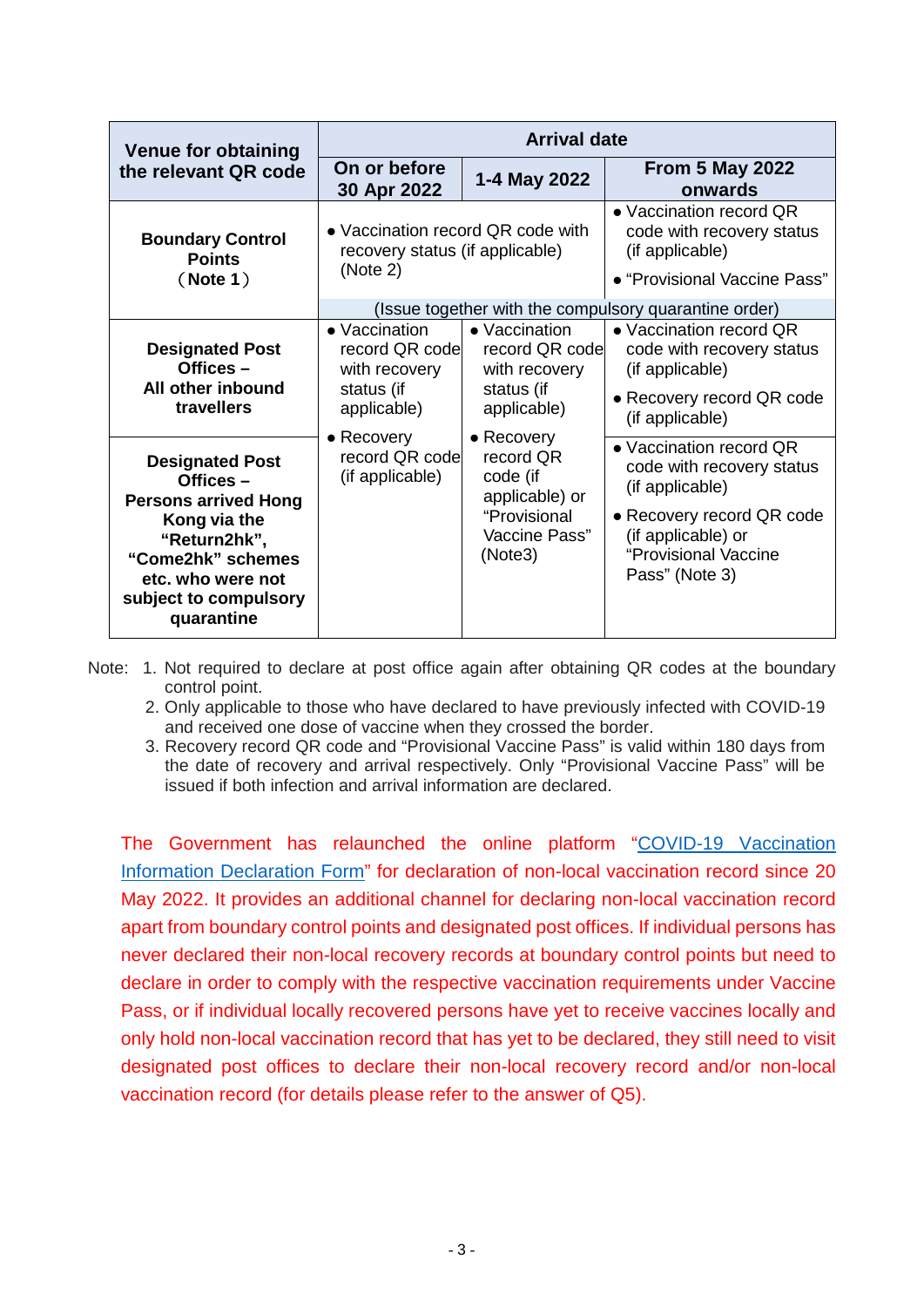**4. Q: Which COVID-19 vaccine administered outside Hong Kong can be declared?** A: Please refer to the ["List of COVID-19 Vaccines Recognised for Specified Purposes"](https://www.coronavirus.gov.hk/pdf/list_of_recognised_covid19_vaccines.pdf)

### **5. Q: How to declare non-local COVID-19 vaccination/ infection/ arrival information?**

A: Please refer to the relevant [press release](https://www.info.gov.hk/gia/general/202205/19/P2022051900602.htm) for detailed arrangement on declaration for non-local vaccination and/or recovery record.

Besides, the Government will continue to issue "Provisional Vaccine Pass" together with compulsory quarantine order at the boundary control points and designated post offices to eligible persons. "Provisional Vaccine Pass" will not be issued at the online platform.

Applicant who declares at the designated post office needs to fill in the declaration form (available at the [designated post offices](https://www.covidvaccine.gov.hk/pdf/nonlocalvaccpo_ENG.pdf) or downloaded from [webpage\)](https://www.covidvaccine.gov.hk/pdf/nonlocalrecordvpqr_EN.pdf), present his/her original identity document, non-local vaccination record and/or infection/recovery proof issued or recognised by the relevant health authorities of the place concerned (including electronic version such as positive nucleic acid test result, letter from doctor or discharge summary, etc.), and/or other relevant proof (including electronic version such as compulsory quarantine order showing the arrival date, "Return2hk", "Come2hk" QR codes or notification of medical surveillance issued to a person exempted from quarantine, etc.) for the purpose of declaration.

Child aged under 18 or person with a disability can authorise a person to declare on their behalf. The authorised person needs to provide his/her original identity document, contact phone number and relationship with the data subject for record. Besides, the authorised person should also present the original identity document, non-local vaccination record and/or infection proof and/or arrival information (including electronic version) of the data subject for declaration purpose. Hongkong Post will provide service to input the declared information for the applicant without undergoing any authentication check. It is the responsibility of the applicant to make sure that the declared information are true and correct.

The giving of false information will lead to respective legal consequences. It is an offence for any person to provide false or misleading information, and is liable to a fine and imprisonment on conviction.

For convenience, holders of QR codes for local use can scan and save the code with the Electronic Vaccination Record function of the ["LeaveHomeSafe"](https://www.leavehomesafe.gov.hk/en/) mobile app. Please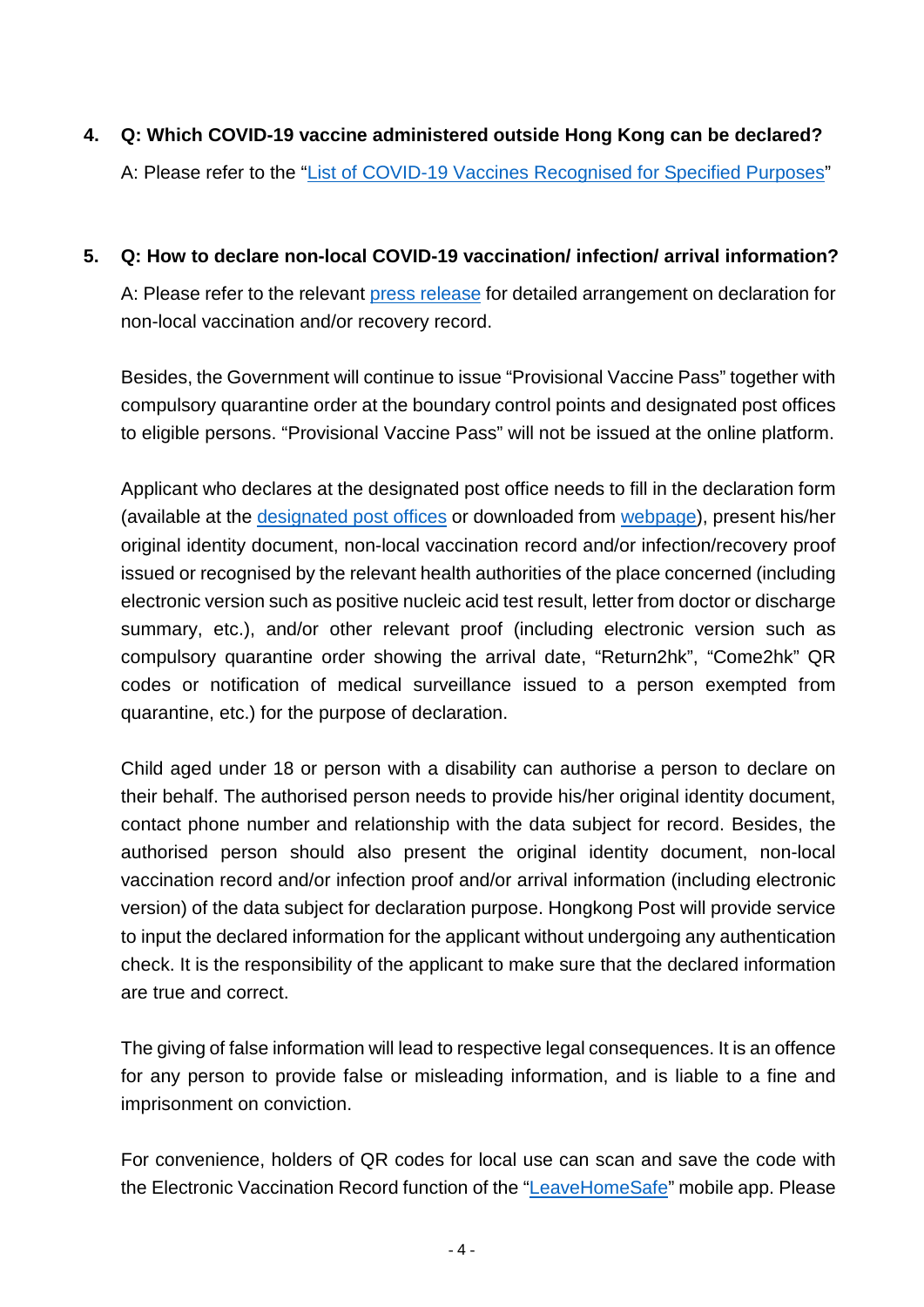note that the vaccination record QR code only includes the vaccine information of the latest three doses received.

Designated post offices with declaration service counters are:

### Hong Kong

- (1) General Post Office
- (2) Tsat Tsz Mui Post Office
- (3) Aberdeen Post Office
- (4) Wan Chai Post Office

#### Kowloon

- (5) Sham Shui Po Post Office
- (6) Gillies Avenue Post Office
- (7) Kwun Tong Post Office
- (8) Wong Tai Sin Post Office
- (9) Tsim Sha Tsui Post Office

#### New Territories

- (10) Kwai Fong Post Office
- (11) Shek Wu Hui Post Office
- (12) Tseung Kwan O Post Office
- (13) Sha Tin Central Post Office
- (14) Tai Po Post Office
- (15) Tsuen Wan Post Office
- (16) Tuen Mun Central Post Office
- (17) Yuen Long Post Office

#### Outlying Islands

(18) Tung Chung Post Office

For locations and relevant operating hours of the [post offices,](https://www.covidvaccine.gov.hk/pdf/nonlocalvaccpo_ENG.pdf) please refer to the [website](https://www.hongkongpost.hk/en/about_us/network/post_offices/index.html#list) [of Hongkong Post.](https://www.hongkongpost.hk/en/about_us/network/post_offices/index.html#list)

# **6. Q: I hold the vaccination record QR code and the recovery record QR code/ "Provisional Vaccine Pass" at the same time. Am I required to carry both of them and which one should be used when entering "Vaccine Pass" specified premises?**

A: The recovery record QR code and "Provisional Vaccine Pass" is valid within 180 days from the recovery date (refers to the discharge date or the 14<sup>th</sup> day after the date of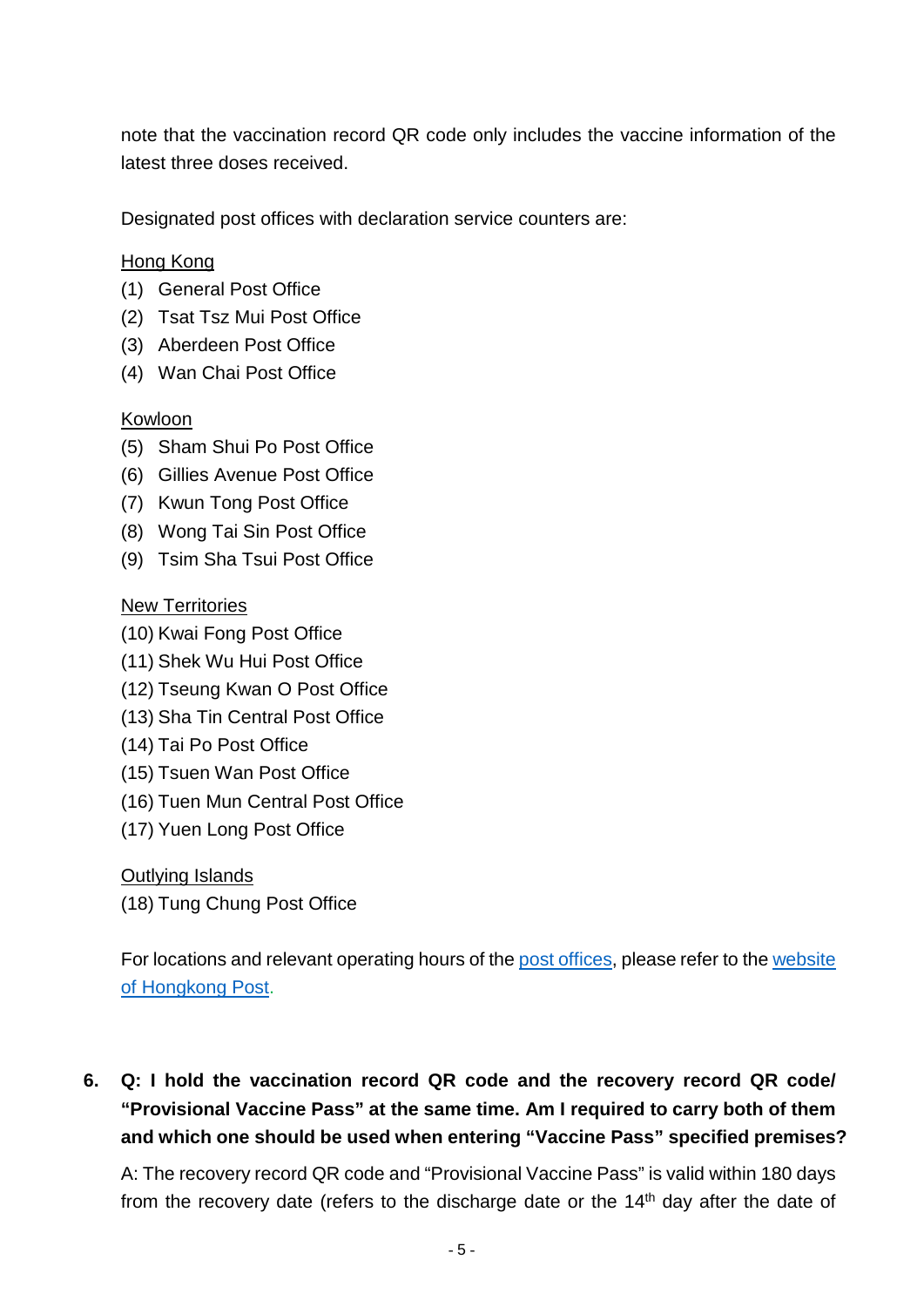positive nucleic acid test result) and the arrival date respectively. During the validity period, recovered persons/inbound travellers are only required to carry with them and/or present the recovery record QR code or "Provisional Vaccine Pass" to enter "Vaccine Pass" specified premises. They may also choose to store the vaccination record QR code, and the recovery record QR code or "Provisional Vaccine Pass" to the "LeaveHomeSafe" mobile app at the same time to facilitate presentation when necessary. Please note that the vaccination record QR code only includes the vaccine information of the latest three doses received.

### **7. Q: What should I do if I lost the relevant QR code or require to rectify the declared non-local COVID-19 vaccination and/or recovery information?**

A: Please note that missing "Provisional Vaccine Pass" could not be reprinted, you should keep it properly, as well as scan and save the QR code to the "LeaveHomeSafe" mobile app promptly or make a copy (if necessary). To rectify the declared non-local vaccination and/or recovery information, you can declare again (for details please refer to the answer of Q5). The non-local vaccination and/or recovery record would show the latest information you have declared.

## **8. Q: Can the non-local COVID-19 vaccination record be incorporated to the Hong Kong COVID-19 vaccination record?**

A: The paper vaccination record issued by the Department of Health would only display vaccination records provided under the HKSAR Government COVID-19 Vaccination Programme. Such paper vaccination record and QR code would **not** contain the nonlocal vaccination record registered through voluntary declaration.

If members of the public require to display the previously declared non-local vaccination records and recovery status (if applicable) together, they can download the vaccination record QR code incorporated with recovery status (if applicable) again via the ["COVID-](https://enq.evt.gov.hk/evt/web/vacchistory.jsp?lang=en-us)[19 Electronic Vaccination and Testing Record System"](https://enq.evt.gov.hk/evt/web/vacchistory.jsp?lang=en-us) (eVT) or the ["eHealth"](https://www.ehealth.gov.hk/en/) mobile app. Apart from supporting ["iAM Smart"](https://www.iamsmart.gov.hk/en/) users to download vaccination records with recovery status (if applicable), recently the eVT has introduced new function for the public to directly verify their identification in order to download the vaccination records with recovery status (if applicable).

Please note that the electronic record registered through voluntary declaration is not an official medical record issued by the relevant local authority.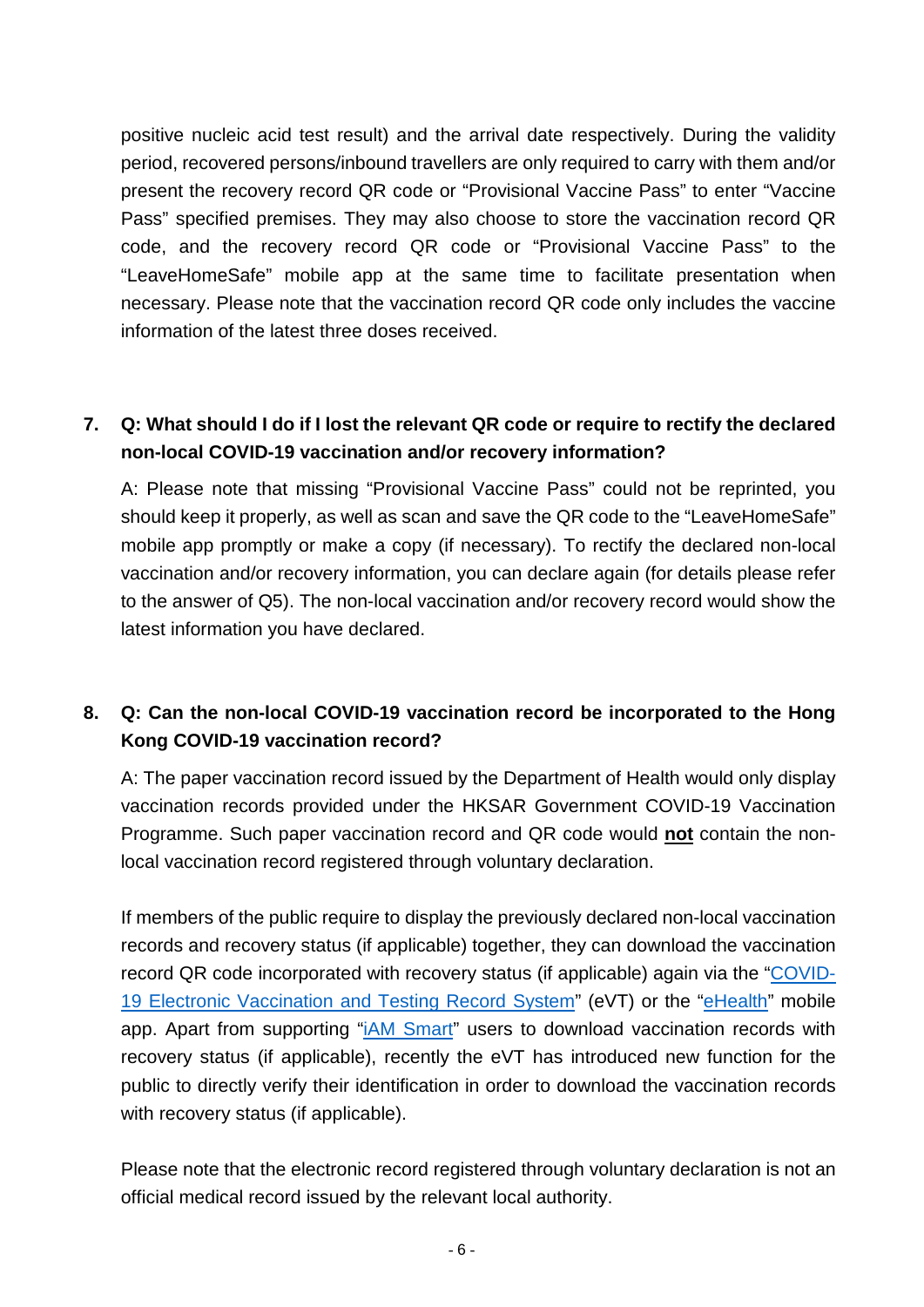**9. Q: I got vaccinated outside Hong Kong and would like to receive additional dose locally. Yet, the paper vaccination record issued by the Department of Health will only display the local dose information. Is the relevant QR code compliant with the "Vaccine Pass" requirements?**

A: If you hold non-local vaccination record yet to be declared, you may visit any local vaccination outlet, state your previous vaccination record and receive an additional dose. You will be issued with an updated vaccination record QR code for the "Vaccine Pass" after receiving vaccination. Although the vaccination record QR code issued via the above means does not show the non-local vaccination record, the relevant QR code can be used for "Vaccine Pass" purposes if the non-local doses received are counted and the local dose sequence is correctly shown on the vaccination record. Members of the public should check to ensure that the dose sequence of the local additional dose on the local vaccination record issued has taken into account all previous non-local doses.

Please refer to the answer of Q8 if you require to display the previously declared nonlocal vaccination record together.

### **10. Q: Can the registered non-local COVID-19 vaccination record be used for travel purpose?**

A: The non-local vaccination record is neither an official record issued by the relevant local authority as a recognition for medical purpose nor a verification of the authenticity of the non-local vaccination record. Members of the public should understand the entry requirements, including the vaccination record and its format that is accepted by the relevant authority of the destination.

## **11. Q: I had received vaccination outside Hong Kong and subsequently received vaccination again in Hong Kong without declaring my non-local vaccine dose(s) through the online platform or post offices. How can I obtain a consolidated vaccination record?**

A: Members of the public may declare their non-local vaccination records through the online platform ["COVID-19 Vaccination Information Declaration Form"](http://www.chp.gov.hk/vac-df/) for declaration of non-local vaccination records or designated post offices, and state their local vaccination information at the same time, in order to obtain a consolidated vaccination record with the relevant QR code displayed in the correct vaccination sequence (for details please refer to the answer of Q5).

Please note that stating to staff members when receiving vaccination that you had received vaccination from outside Hong Kong alone does not mean that a declaration